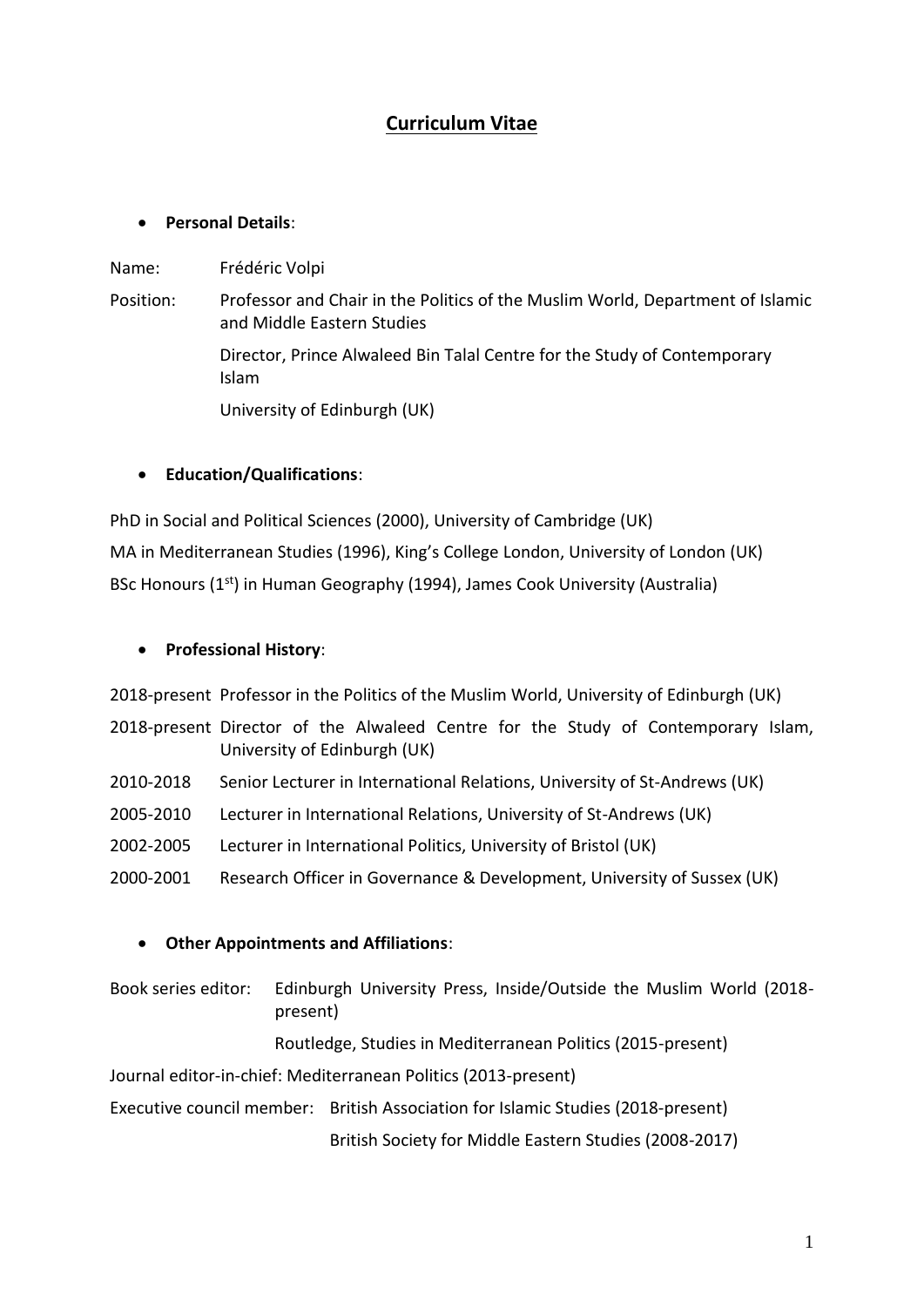Visiting professor: Sciences-Po Paris, School of International Affairs (2013, 2015) Research director: St Andrews Institute for Middle East & Central Asia Studies (2010-2013)

# • **Prizes and Awards**:

Frank Cass Prize, best article of the year 2013, *Democratization*

Labexmed Research Fellowship, Institut de Recherche du Monde Arabe et Musulman (IREMAM), Université d'Aix- Marseille, France (2013)

# **Research**

# **• Research funding**

Gerda Henkel Foundation (Germany). Special Programme Security, Society, and the State. Research grant holder: 'Tunisia as a Secure State' (2014-2016). Funding €100,000.

Centre for the Advanced Study of the Arab World (CASAW) and the Arts and Humanities Research Council (AHRC). Research network co-director: 'People power and State power in the Middle East' (2012-2014). Funding £36,000.

British Society for Middle Eastern Studies (BRISMES) and the British Academy. Research network director: 'Domination, Expression and Liberation in the Middle East' (2007-2011). Funding £21,000.

Economic and Social Research Council (ESRC -- UK). Lead investigator, major research grant: 'Representing Islam and North Africa in European Policy' (2004-2007). Funding £137,000.

North Atlantic Treaty Organisation (NATO). Advanced research workshop award: 'Securitizing Terrorism in Europe and North Africa' (2005). Funding €28,000.

# • **Publications**

## Monographs

*Revolution and Authoritarianism in North Africa*. Oxford University Press USA/Hurst, 2017 *Political Islam Observed: Disciplinary Perspectives*. Oxford University Press USA/Hurst, 2010 *Islam and Democracy: The Failure of Dialogue in Algeria*. Pluto Press, 2003

## Edited books

*Microfoundations of the Arab Uprisings: Mapping Interactions between Regimes and Protesters* (with J.M. Jasper). Amsterdam University Press, 2018

*The Routledge Handbook of Mediterranean Politics* (with R. Gillespie). Routledge, 2017

*Political Civility in the Middle East*. Routledge, 2011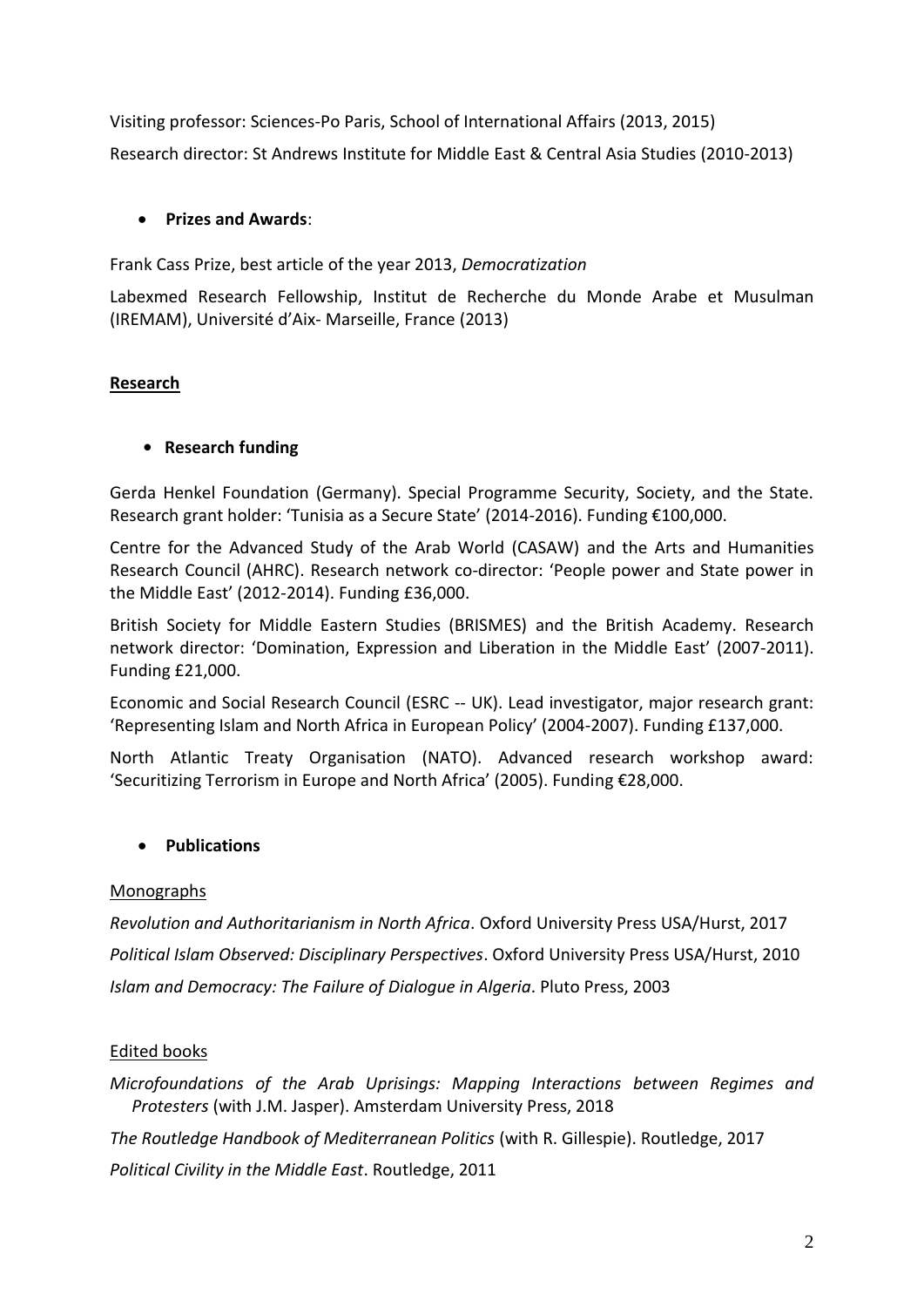#### *Political Islam: A Critical Reader*. Routledge, 2010

- *Democratization in the Muslim World: Changing Patterns of Authority and Power (with F.* Cavatorta). Routledge, 2007
- *Transnational Islam and Regional Security: Cooperation and Diversity between Europe and North Africa*. Routledge, 2006

#### Journal articles

- 'Activism in the Middle East and North Africa in times of upheaval: Social networks' actions and interactions', with J.A. Clark, *Social Movement Studies*, forthcoming 2018
- 'Local (R)evolutions in Tunisia, 2011–2014: Reconstructing Municipal Political Authority', with F. Merone & C. Loschi, The *Middle East Journal* 70/3, 2016
- 'Constitutionalism and political order in Libya 2011–2014: three myths about the past and a new constitution', with C. Geha, *The Journal of North African Studies* 21/4, 2016
- 'Islamism and the state after the Arab uprisings', With E. Stein, *Democratization* 22/2, 2015
- 'The Arab Uprisings and the political trajectories of Morocco, Algeria and Tunisia', *Orient* 56/2, 2015
- 'Stabilité et changement politique au Maghreb', *Maghreb–Machrek* No.221, 2014
- 'Reconfiguring post-Cold War views of international order in the Mediterranean', *Cahiers de la Méditerranée*, No.89, 2014
- 'Revolution, Reform, and Stasis in the Maghreb', *Current History* 113/763, 2014
- 'Framing Political Revolutions in the Aftermath of the Arab Uprisings', *Mediterranean Politics* 19/1, 2014
- 'Revisiting Theories of Arab Politics in the Aftermath of the Arab Uprisings', with M. Valjborn, *Mediterranean Politics* 19/1, 2014
- 'Algeria versus the Arab Spring', *Journal of Democracy* 24 (3) 2013
- 'Explaining (and re-explaining) political change in the Middle East during the Arab Spring: trajectories of democratization and of authoritarianism in the Maghreb', *Democratization* 20 (6) 2013
- 'Framing Civility in the Middle East: Alternative Perspectives on the State and Civil Society', *Third World Quarterly* 32 (5) 2011
- 'Framing Islamism: Understanding the Dynamics of Globalized Violence and Politics' *International Studies Review* 12 (3) 2010
- 'Normative and Technical Power at the EU-Moroccan Interface: The Islamization of the North as a Response to the Democratization of the South', *European Foreign Affairs Review* 15 (5) 2010
- 'Political Islam in the Mediterranean: The View from Democratization Studies', *Democratization* 16 (1) 2009
- 'Constructing the 'Ummah' in European Security: Between Exit, Voice and Loyalty', *Government and Opposition*, 42 (3) 2007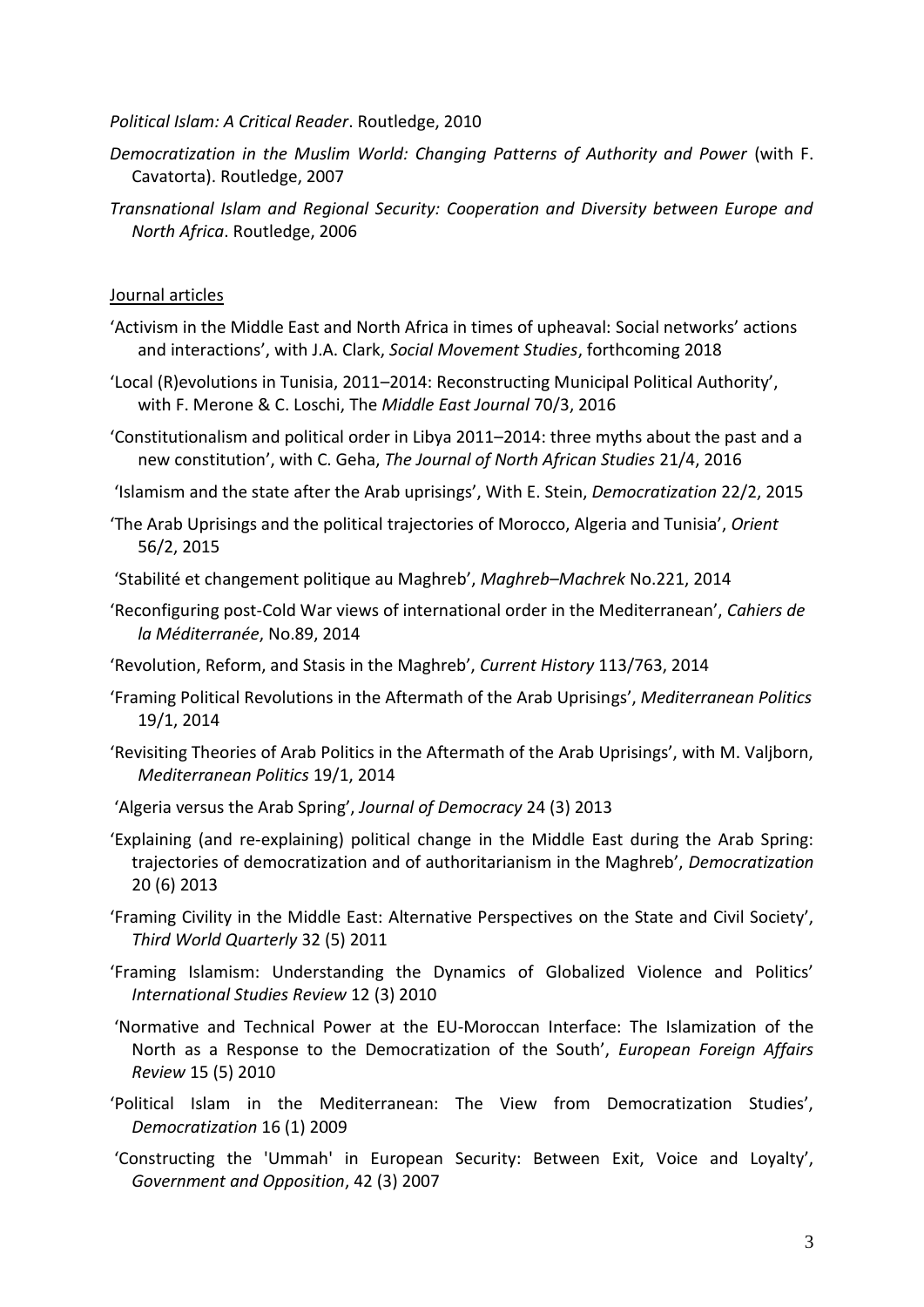'Making Islamic Authority Matter', (with B.S. Turner), *Theory, Culture and Society* 24 (2) 2007

- 'Algeria's Pseudo-democratic Politics: Lessons for Democratization in the Middle East', *Democratization* 13 (3) 2006
- 'Strategies for Regional Cooperation in the Mediterranean: Rethinking the Parameters of the Debate', *Mediterranean Politics* 11 (2) 2006
- 'Pseudo-Democracy in the Muslim world', *Third World Quarterly* 25 (6) 2004
- 'Regional Community Building and the Transformation of International Relations: The Case of the Euro-Mediterranean Partnership', *Mediterranean Politics* 9 (2) 2004
- 'Language, Practices and the Formation of a Transnational Liberal-Democratic Ethos', *Global Society* 16 (1) 2002
- 'Pragmatism and "Compassionate" Political Change: Some Implications of Richard Rorty's Anti-Foundationalist Pragmatism' *Philosophy & Social Criticism* 28 (6) 2002
- 'Understanding the Rationale of the Islamic Fundamentalists' Political Strategies', *Totalitarian Movements and Political Religions* 1 (3) 2000
- 'Democracy in Algeria: Continuity and Change in the Organisation of Political Representation', *Journal of North African Studies* 5 (2) 2000

#### Book chapters

- 'Islamic social mobilization in times of crisis' In M. Cammett and P. Jones (eds.), *Oxford Handbook of Politics in Muslim Societies*. Oxford University Press (forthcoming 2019)
- 'Islam, Political Islam, and the State System', in S. Akbarzadeh (ed.), *Routledge Handbook on the International Relations of the Middle East*. Routledge (forthcoming 2019)
- 'Rethinking mobilization in the Middle East after the Arab uprisings' (with J.M. Jasper), in F. Volpi and J.M. Jasper (eds.), *Microfoundations of the Arab Uprisings: Mapping Interactions between Regimes and Protesters*. Amsterdam University Press, 2018
- 'Shaping contention as a Salafi movement: The rise and fall of Ansar al-Sharia in postrevolutionary Tunisia', in F. Volpi and J.M. Jasper (eds.), *Microfoundations of the Arab Uprisings: Mapping Interactions between Regimes and Protesters*. Amsterdam University Press, 2018
- 'Successes and Failures of Authoritarian Governance: The Case of the Arab Spring', in Johannes Gerschewski and Christoph H. Stefes (eds.), *Crisis in Autocratic Regimes*. Lynne Rienner, 2017
- 'The Growing International Relevance of Mediterranean Politics' (with R. Gillespie), in R. Gillespie and F. Volpi (eds.), *The Routledge Handbook of Mediterranean Politics*. Routledge, 2017
- 'Algeria versus the Arab Spring', in L. Diamond and M.F. Plattner (eds.), *Democratization and Authoritarianism in the Arab World*. John Hopkins University Press, 2014.
- 'Islamism is Dead, Long Live Islamism', in A. Boubekeur and O. Roy (eds.), *Whatever Happened to the Islamists? Salafism, Heavy Metal Muslims and the Lure of Consumerist Islam*. Columbia University Press, 2012.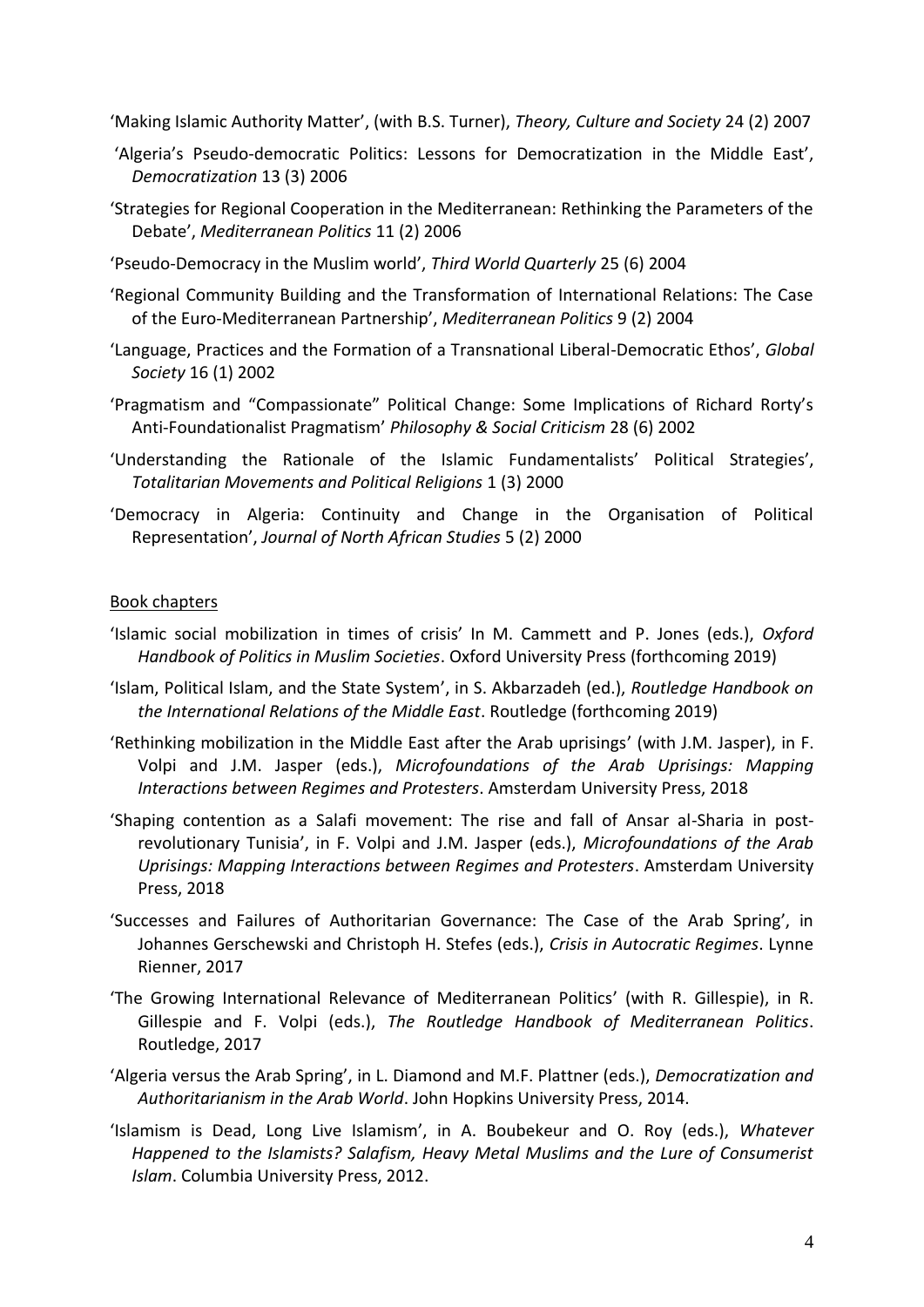- 'Pathways of Islamist Mobilisation against the State in the Middle East and Central Asia', in S.N. Cummings and R. Hinnebusch (eds.), *Sovereignty after Empire Comparing the Middle East and Central Asia*. Edinburgh University Press, 2011
- 'Invoking Political Civility in the Middle East', in F. Volpi (ed.), *Political Civility in the Middle East*. Routledge, 2011
- 'L'Islam, la nation et la politique : le passé de bien plus d'une illusion', in N. Kessous, C. Margerrison, A. Stafford and G. Dugas (eds.), *Algérie: Vers le cinquantenaire de l'Indépendance*. Paris: L'Harmattan, 2009
- 'Forgetting Democratization? Recasting Power and Authority in a Plural Muslim World' (with F. Cavatorta), in F. Volpi and F. Cavatorta (eds.), *Democratization in the Muslim World: Changing Patterns of Authority and Power*. Routledge, 2007
- 'The Algerian Islamic Revolt', in J. Defronzo (ed.), *The Encyclopedia of Modern Revolutions*. ABC-CLIO, 2006
- 'Liberalisation and Securitisation: Irreconcilable Objectives in the post-9/11 Order?' in J. Kalpakian (ed.), *Africa after 9/11: Strategies for Engagement and Co-operation*. Al-Akhawayn University Press, 2005
- 'Democratisation and its Enemies: The Algerian Transition to Authoritarianism', in R. Luckham and G. Cawthra (eds.), *Governing Insecurity*. Zed Books, 2003

### • **Selected talks and conferences (past 10 years)**

- University of Naples, L'Orientale, Procida Symposium on Contentious Politics in the Middle East and North Africa, Naples October 2018.
- Catholic University of Leuven (KU Leuven), Annual Lecture Series on Intercultural Studies, Leuven, March 2018.
- Dialogue Platform, Ennahda and Muslim Democracy, Brussels, March 2018
- Project on Middle East Political Science (POMEPS), 8th Annual Conference, Elliott School of International Affairs, Washington DC, May 2017.
- Society for Algerian Studies and LSE Middle East Centre, Revolution and Authoritarianism in North Africa, London, January 2017.
- Jean Monnet programme, EU Mediterranean border crises and European External Action (EUMedEA), conference on Managing Crises at EU Med Borders, Catania, July 2016.
- European Consortium for Political Research (ECPR), 'The Local Politics of Protest Movements: from the Arab Uprisings to the European Indignados', Pisa, April 2016.
- British Society for Middle Eastern Studies (BRISMES) annual conference, London, June 2015
- US National Intelligence Council, 'Future Trends', Oxford, June 2015
- Middle East Studies Association (MESA), 48th annual conference. Washington, November 2014.
- Wissenschaftszentrum Berlin WZB, 'Crises in Autocratic Regimes'. Berlin, July 2014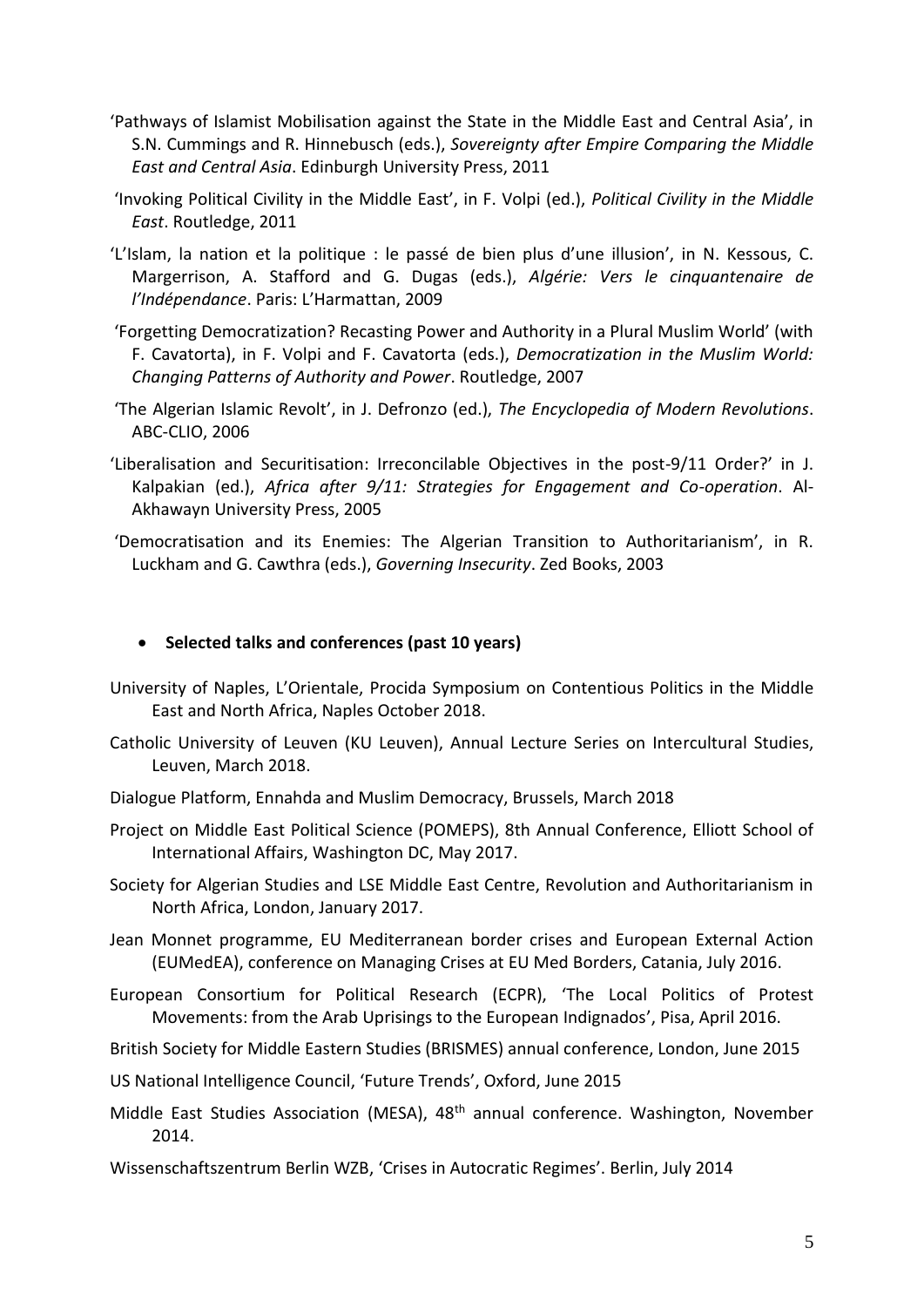- Centre for the Advanced Studies of the Arab World, 'Islamism in the wake of the Arab uprisings', Edinburgh, January 2014
- Centre de la M?diterran?e Moderne et Contemporaine & Universit? de Nice, 'Études Méditerranéennes', Nice, November 2013.
- Centre de la Prospective and Sciences-Po Paris, 'Le monde arabe dans la mondialisation, Paris, September 2013.
- Ecole de Gouvernance et d'Economie de Rabat, conférence sur la sécurité en méditerranée, Rabat, June 2013.
- British Society for Middle Eastern Studies (BRISMES) annual conference, Dublin, June 2013
- British Academy & Centre for Global Constitutionalism, 'Constitutionalism and the Arab uprisings', London, April 2013
- British International Studies Association (BISA) & International Studies Association (ISA) joint annual conference, Edinburgh, June 2012
- British Society for Middle Eastern Studies (BRISMES) annual conference, London, March 2012
- Délégation aux Affaires Stratégiques and Sciences-Po Paris, Euro-Maghreb Forum, Malta, November 2011.
- Université de Paris VIII, ERASME séminaire sur la méditerranée occidentale, Paris, October 2011.
- International Society for the Study of Religion (ISSR), 31<sup>st</sup> Annual Conference, Aix-en-Provence, July 2011.
- Centre for the Advanced Study of the Arab World (CASAW), Seminar series on The Modern Maghreb, Durham, February 2011.
- Centre de Recherche sur l'Afrique et la Méditerranée, Lecture series, Rabat, Morocco, November 2010.
- World Congress for Middle Eastern Studies (WOCMES), panel participant 'Religious and secular approaches to political inclusion', and roundtable organiser 'civility and secularity in the Mediterranean Post-colony', Barcelona, July 2010
- Middle East Technical University, Ninth Annual METU Conference on International Relations, Guzelyurt May 2010.
- British Academy & British Institute for the Study of Iraq, Conference on Rethinking the Middle East, London March 2010.
- University of Gent, Department of Third World Studies, Conference on the 'War on Terror', Gent December 2009.
- European Consortium for Political Research (ECPR), 'Civility in the Mediterranean: political and religious', Lisbon, March 2009.
- Middle East Studies Association (MESA) annual conference, panel participant on 'The EU Post-Normative Turn', and roundtable organiser on 'Rethinking Islamism in the Middle East', Washington DC, November 2008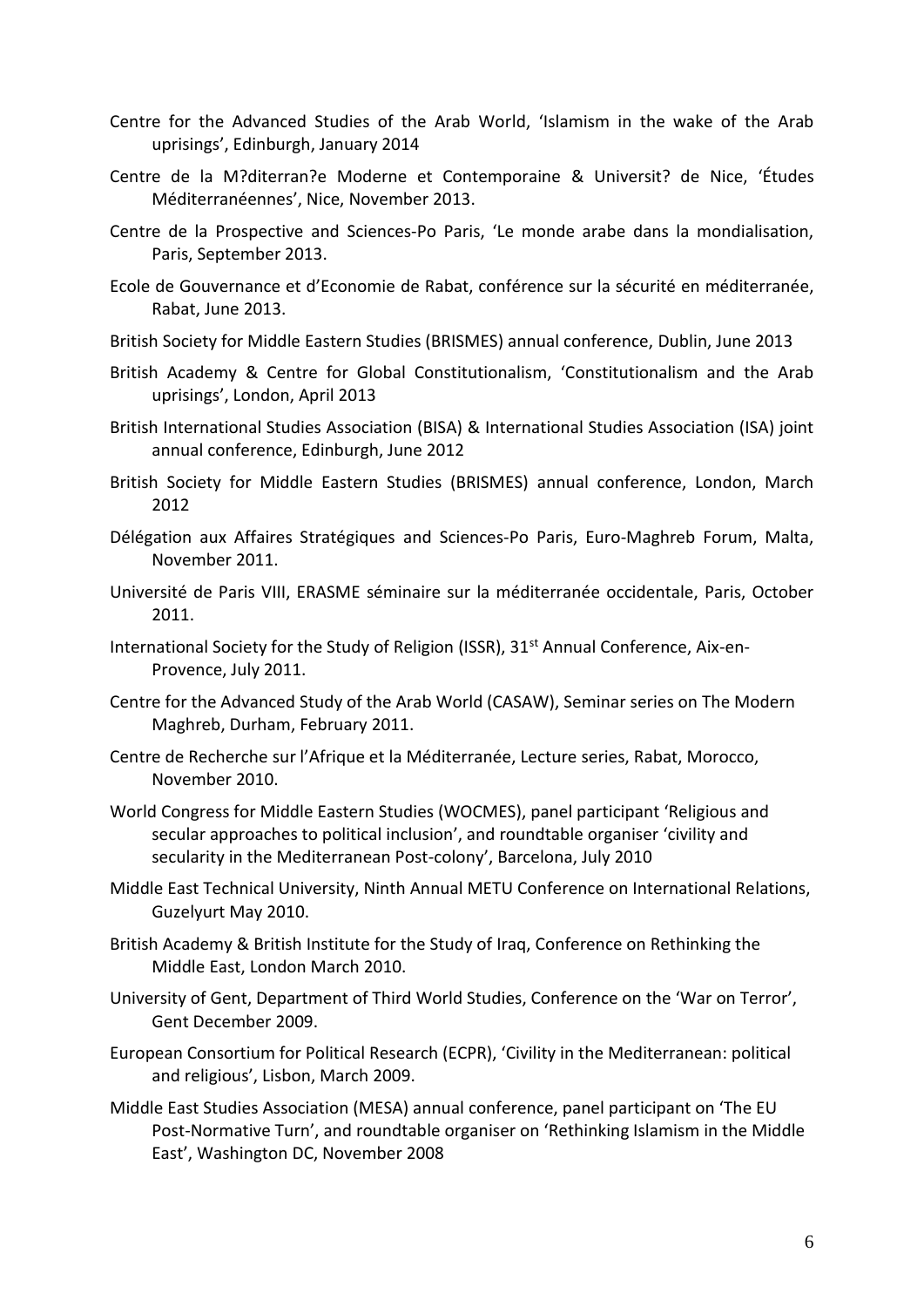BRISMES and London Middle East Institute conference, 'Do we understand the Middle East?', London SOAS, April 2008

# • **Teaching activities (University of St Andrews)**

# Single taught courses and course designer

Democracy and Democratization (3rd year undergraduate) Democracy and revolution in North Africa (3rd year undergraduate) Political Islam and international relations (4<sup>th</sup> year undergraduate) Social movements, revolutions and authoritarianism in North Africa (Master) Global and Transnational Islamism (Master)

### Collaborative teaching activities

Master Dissertation lectures (Master) Middle East and Central Asian Security Studies lectures (Master) Dissertation lectures (4th year undergraduate) Issues in International Relations lectures (2nd year undergraduate)

## • **Postgraduate and staff supervision (St Andrews)**

I have been the primary supervisor for 5 doctoral students and a joint supervisor for an additional 11 doctoral students. I have supervised PhDs on topics ranging from Middle East politics to Islamist mobilization in Europe. I was also a mentor in the St Andrews Laidlaw scholarship programme (student research & leadership).

As member of the Academic Mentoring Scheme between St Andrews, Dundee and Glasgow universities, I contributed to the personal development of several junior members of staff in these institutions.

# • **Administrative roles (St Andrews)**

Director of the Institute of Middle East and Central Asia Studies Director of Postgraduate Studies Chair of the Postgraduate Committee Chair of the Ethics Committee Coordinator Erasmus and Studies Abroad (US) programmes Coordinator for the Middle East and Central Asia Studies Master Coordinator of Postgraduate Dissertations Coordinator second year Undergraduates Coordinator of Undergraduate Dissertations Member of the School Management Committee Member of the Teaching and Learning Committee

## • **Other Administrative roles**

External Examiner, LSE, Department of Governance (Master programmes) – 2014-2018

## **Other professional activities**